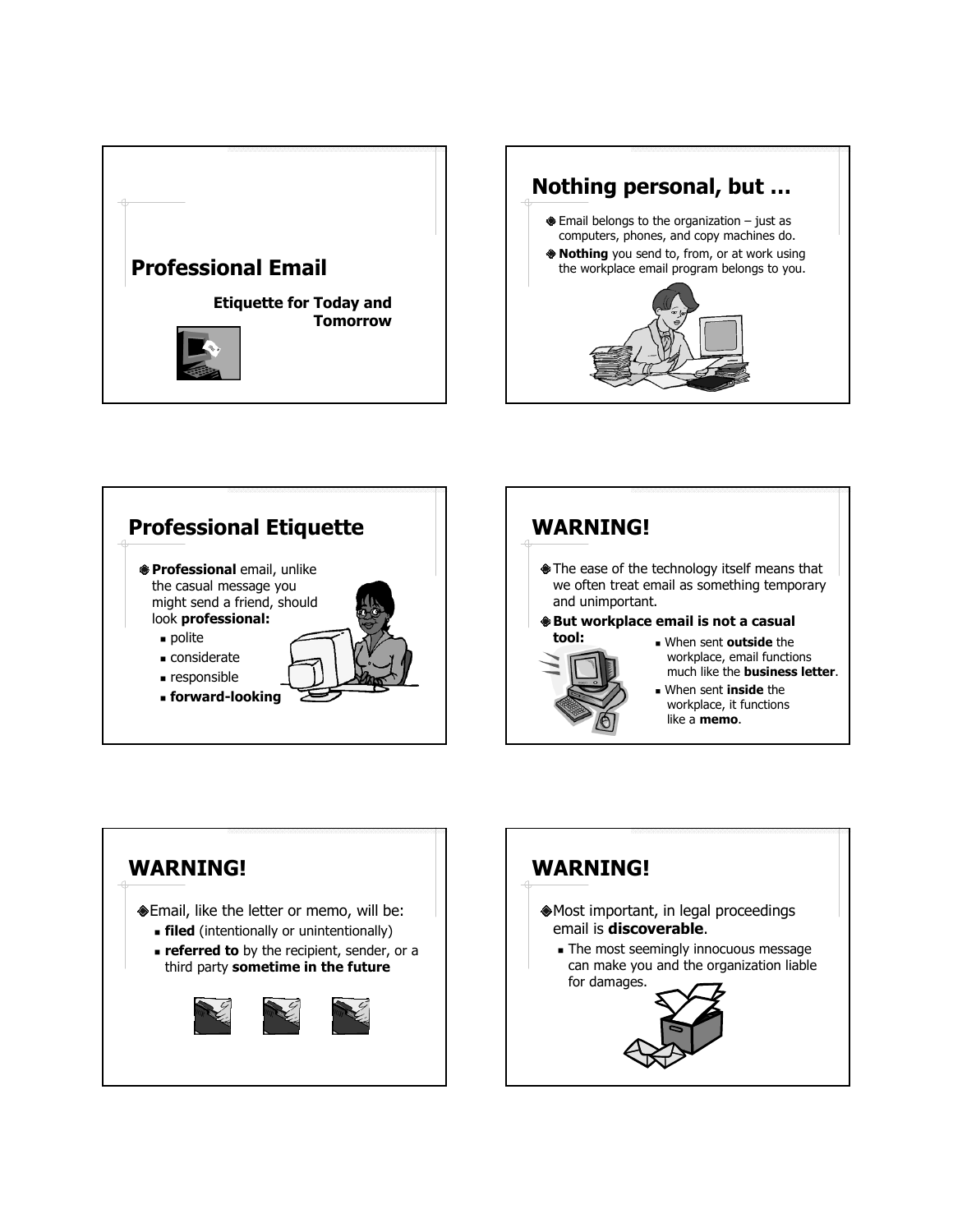





## **Spamming**

**spam** *v.* 1. to inundate with superfluous garbage; 2. to serve tasteless, bland pink blobs and call it meat; 3. to foist your views on those who have absolutely no interest.

- Define your **to** and cc groups carefully.
- Don't routinely send an email to everyone in the company, department, team, or organization.

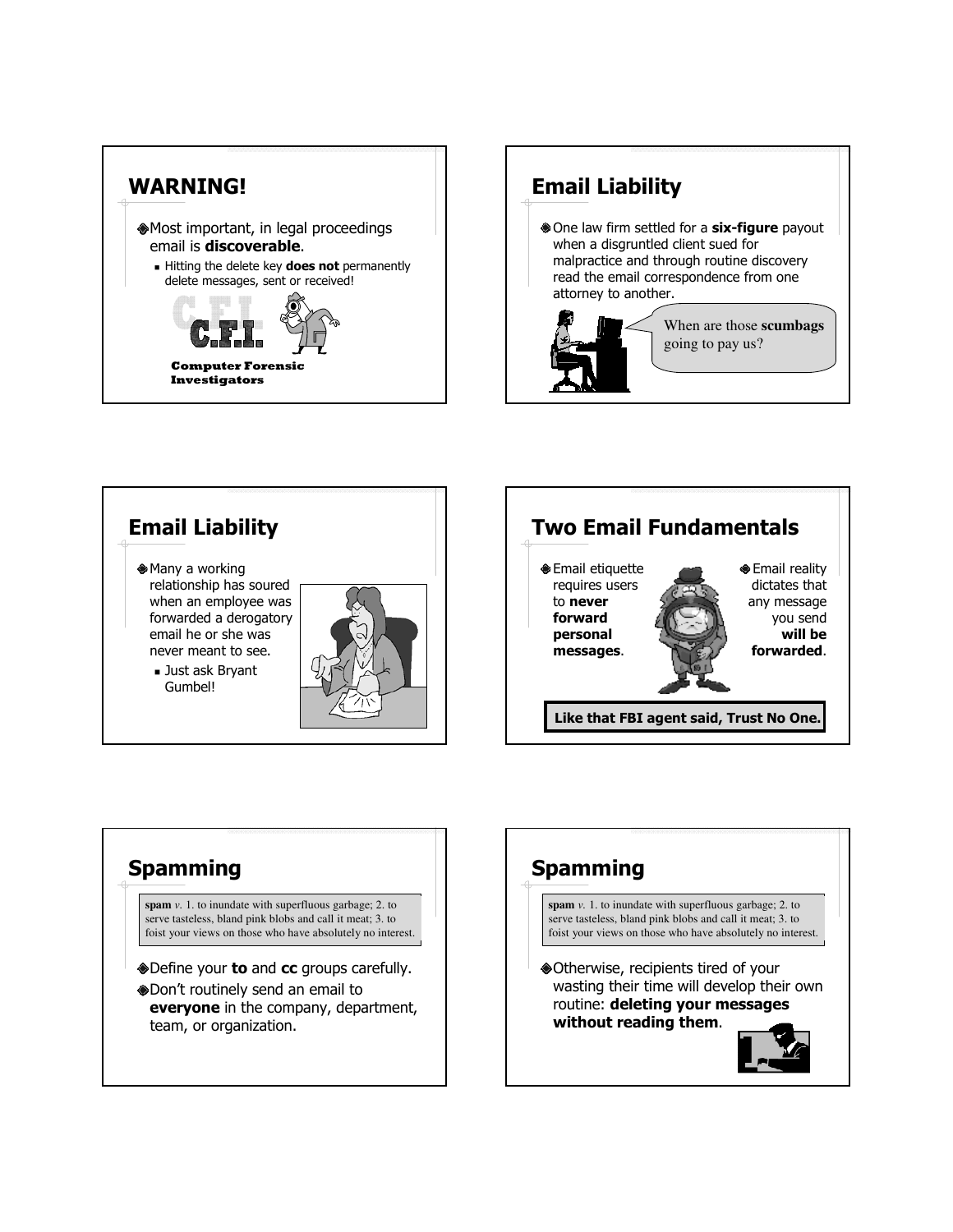







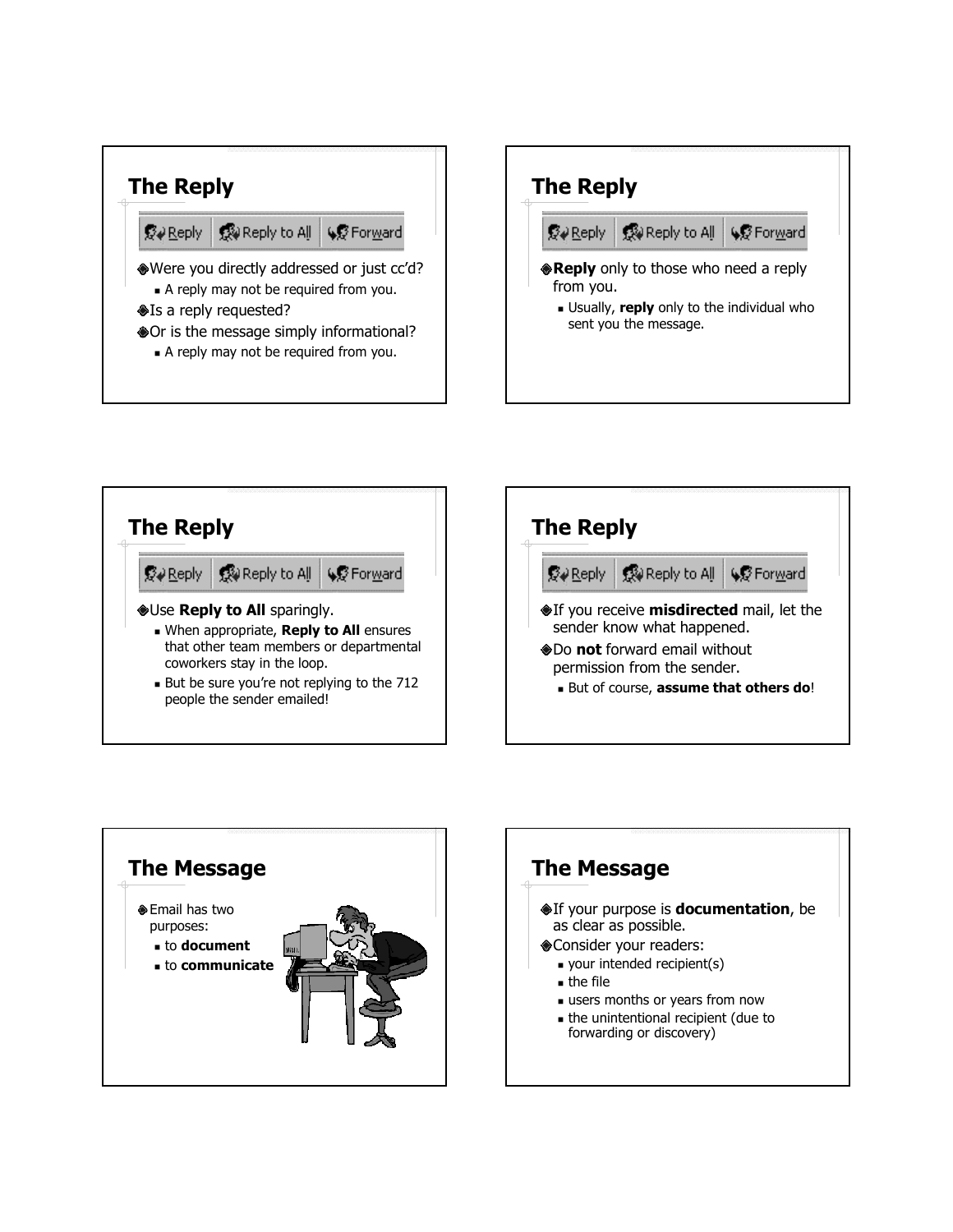









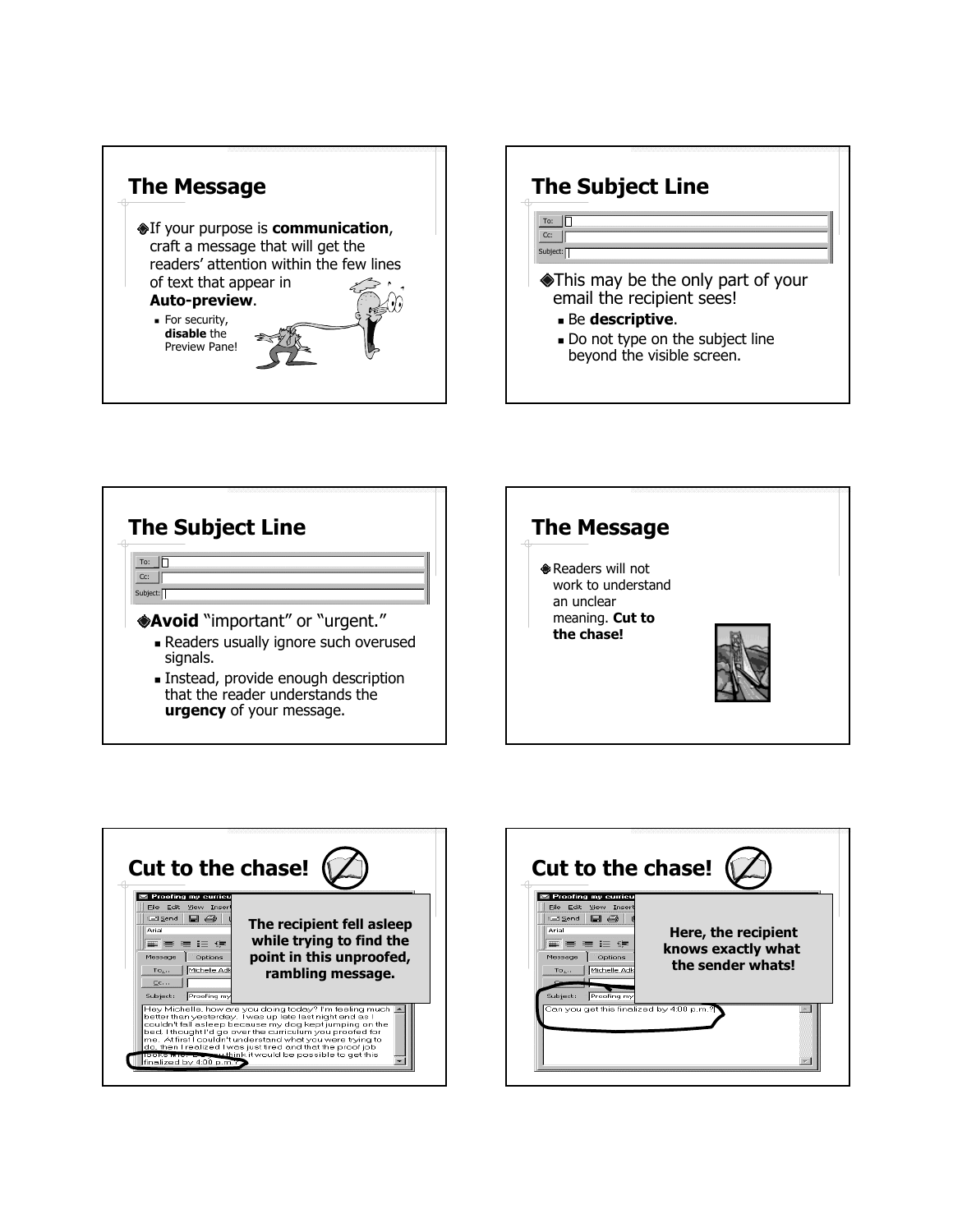

Use standard grammar, punctuation, capitalization, and spelling.